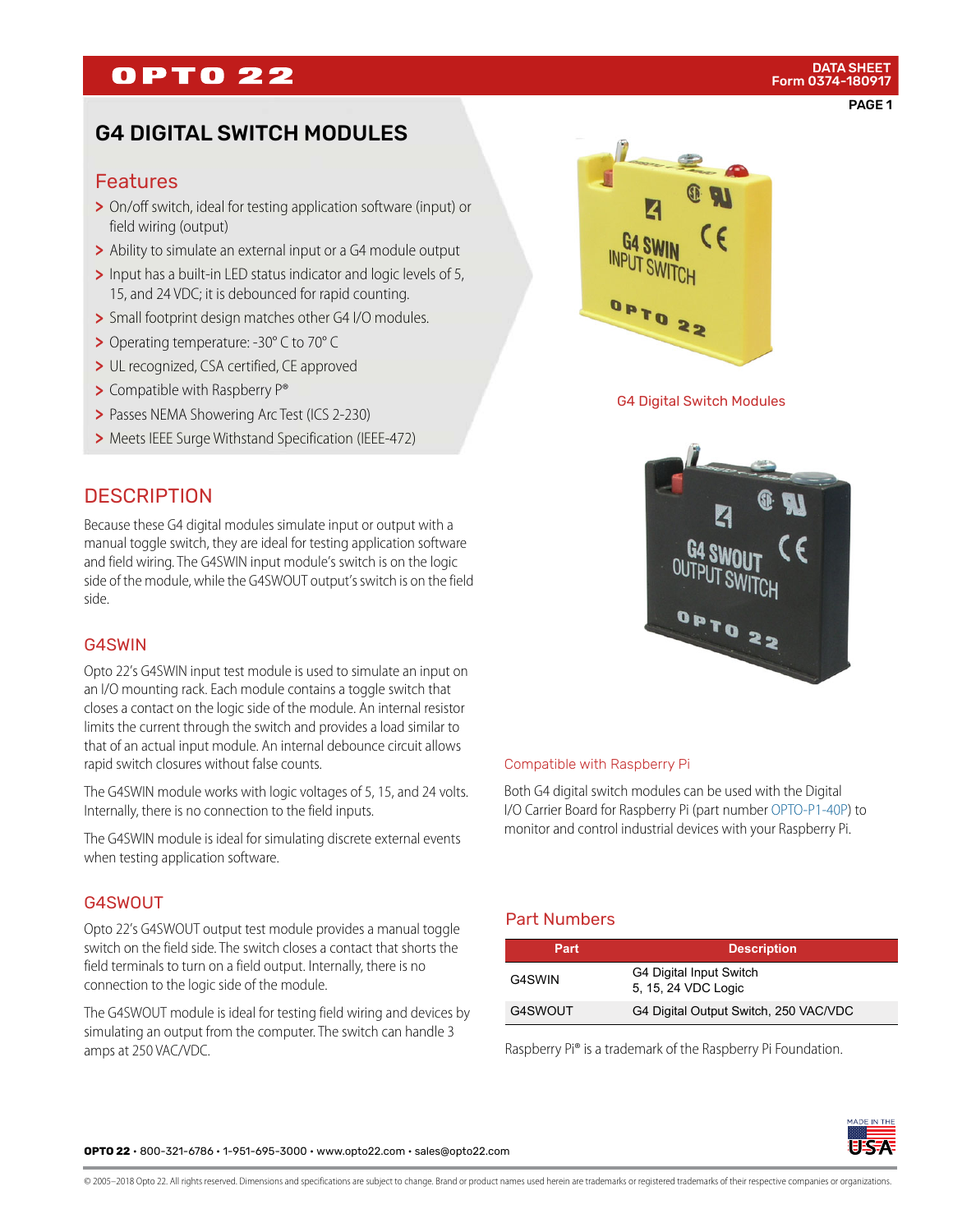# DPT0 22

PAGE 2

## G4SWIN

### Specifications

| Isolation, input-to-output (transient): |                         |
|-----------------------------------------|-------------------------|
| 1 ms                                    | 4000 volts              |
| 1 minute                                | 1500 volts              |
| Temperature:                            |                         |
| Operating                               | -30 to +70 $^{\circ}$ C |
| Storage                                 | -30 to +85 $^{\circ}$ C |

#### **Dimensions**



#### **Schematics**





**OPTO 22** • 800-321-6786 • 1-951-695-3000 • www.opto22.com • sales@opto22.com

© 2005–2018 Opto 22. All rights reserved. Dimensions and specifications are subject to change. Brand or product names used herein are trademarks or registered trademarks of their respective companies or organizations.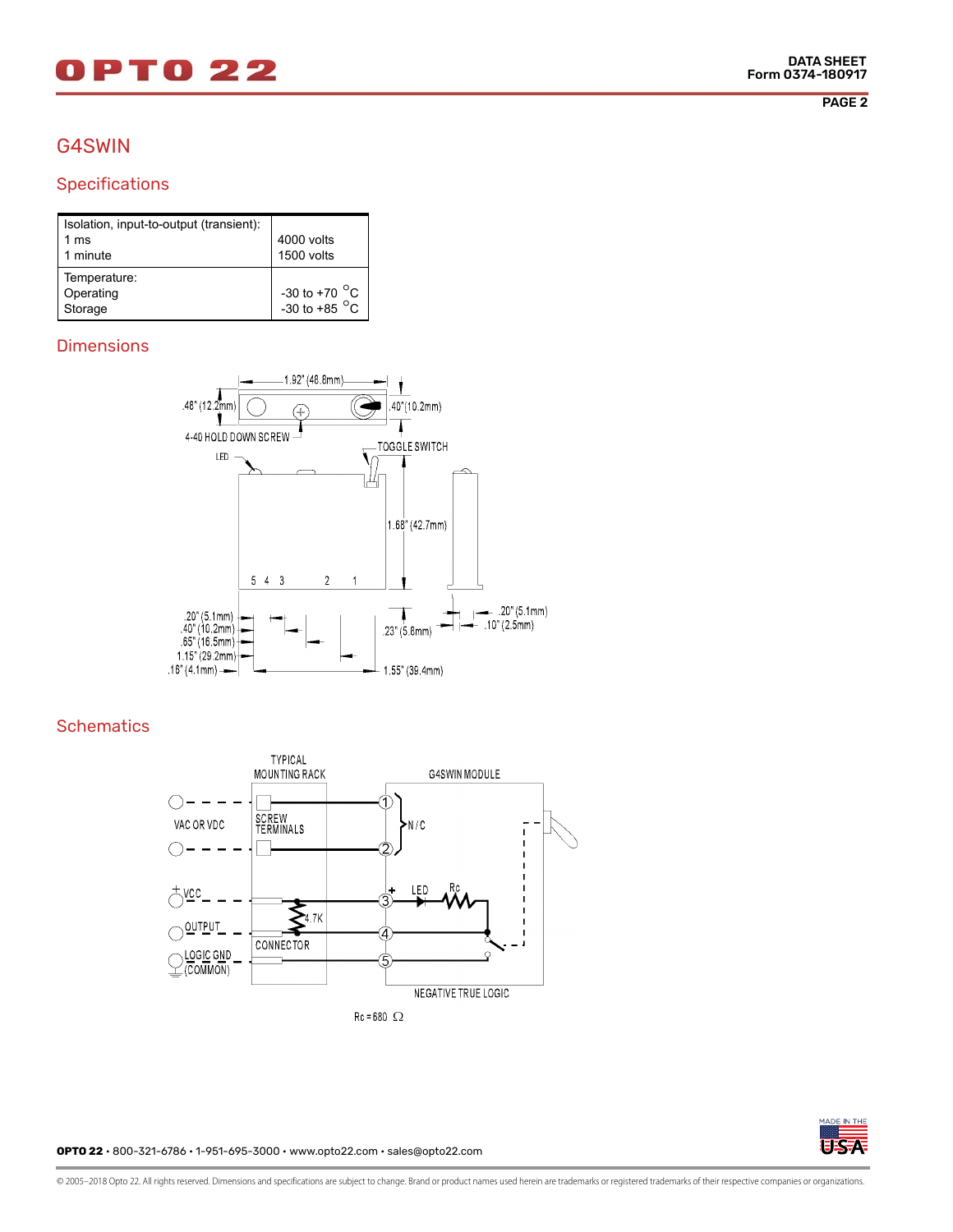# 0 P T 0 2 2

### G4SWOUT

#### **Specifications**

| Output voltage range                   | 250 VAC/VDC                                             |
|----------------------------------------|---------------------------------------------------------|
| Isolation, input-to-output (transient) | $ 4000$ volts                                           |
| Temperature:<br>Operating<br>Storage   | -30 to +70 $^{\circ}$ C<br>$1 - 30$ to +85 $^{\circ}$ C |

#### **Dimensions**



#### **Schematics**





**OPTO 22** • 800-321-6786 • 1-951-695-3000 • www.opto22.com • sales@opto22.com

© 2005–2018 Opto 22. All rights reserved. Dimensions and specifications are subject to change. Brand or product names used herein are trademarks or registered trademarks of their respective companies or organizations.

PAGE 3